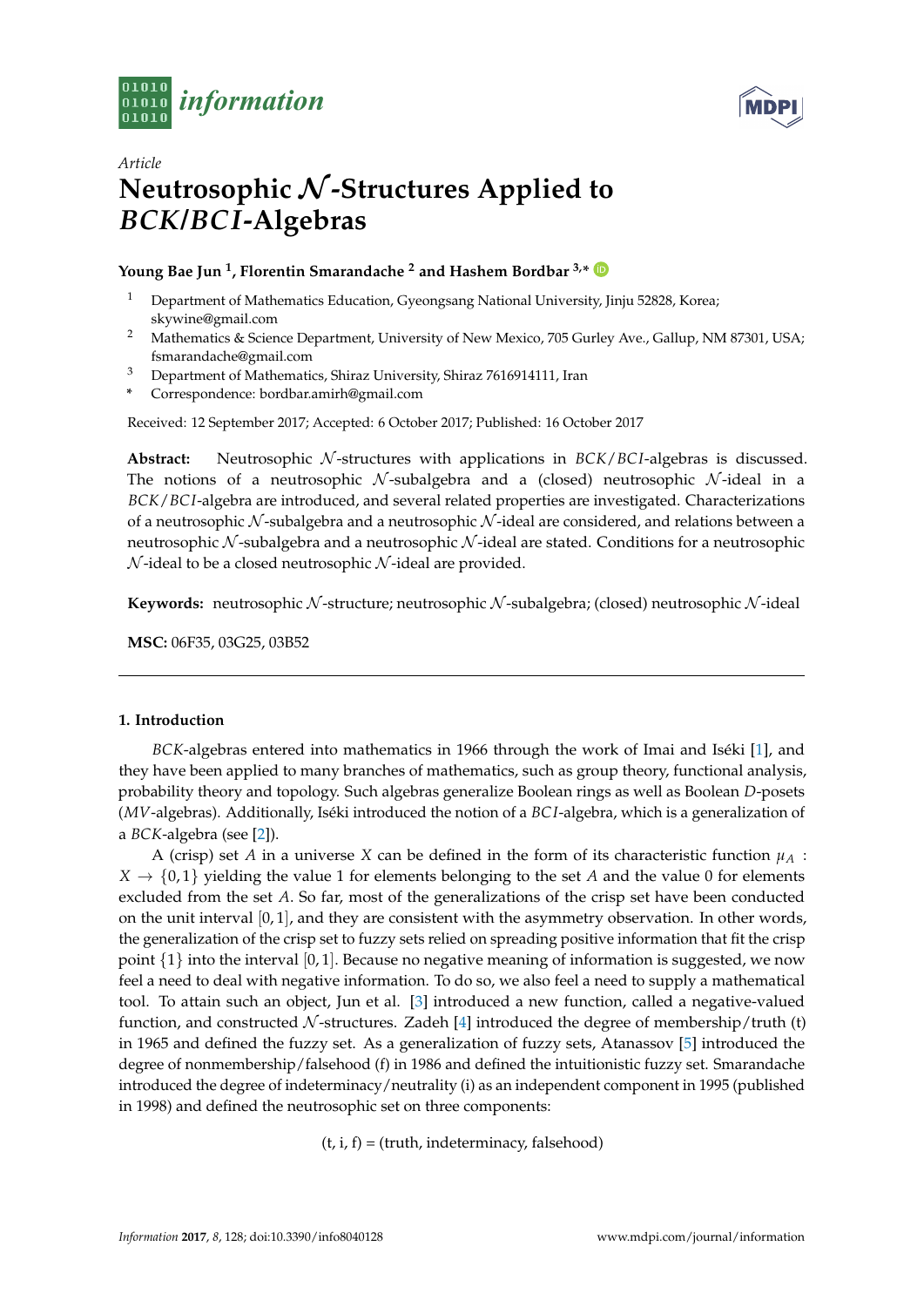For more details, refer to the following site:

<http://fs.gallup.unm.edu/FlorentinSmarandache.htm>

In this paper, we discuss a neutrosophic N -structure with an application to *BCK*/*BC I*-algebras. We introduce the notions of a neutrosophic  $N$ -subalgebra and a (closed) neutrosophic  $N$ -ideal in a *BCK*/*BC I*-algebra, and investigate related properties. We consider characterizations of a neutrosophic  $\mathcal N$ -subalgebra and a neutrosophic  $\mathcal N$ -ideal. We discuss relations between a neutrosophic  $\mathcal N$ -subalgebra and a neutrosophic  $N$ -ideal. We provide conditions for a neutrosophic  $N$ -ideal to be a closed neutrosophic  $N$ -ideal.

### **2. Preliminaries**

We let  $K(\tau)$  be the class of all algebras with type  $\tau = (2,0)$ . A BCI-algebra refers to a system  $X := (X, *, \theta) \in K(\tau)$  in which the following axioms hold:

- (I)  $((x * y) * (x * z)) * (z * y) = \theta$ ,
- (II)  $(x * (x * y)) * y = \theta$ ,
- (III)  $x * x = \theta$ ,
- (IV)  $x * y = y * x = \theta \Rightarrow x = y$ .

for all  $x, y, z \in X$ . If a BCI-algebra *X* satisfies  $\theta * x = \theta$  for all  $x \in X$ , then we say that *X* is a *BCK-algebra*. We can define a partial ordering  $\leq$  by

$$
(\forall x, y \in X) (x \preceq y \implies x * y = \theta)
$$

In a BCK/BCI-algebra *X*, the following hold:

<span id="page-1-0"></span>
$$
(\forall x \in X) (x * \theta = x)
$$
 (1)

$$
(\forall x, y, z \in X) ((x * y) * z = (x * z) * y)
$$
\n
$$
(2)
$$

A non-empty subset *S* of a *BCK/BCI*-algebra *X* is called a *subalgebra* of *X* if  $x * y \in S$  for all  $x, y \in S$ .

A subset *I* of a *BCK*/*BC I*-algebra *X* is called an *ideal* of *X* if it satisfies the following:

- $(11)$   $0 \in I$ ,
- (I2)  $(\forall x, y \in X)(x * y \in I, y \in I \Rightarrow x \in I).$

We refer the reader to the books [\[6,](#page-11-1)[7\]](#page-11-2) for further information regarding BCK/BCI-algebras. For any family  $\{a_i \mid i \in \Lambda\}$  of real numbers, we define

$$
\bigvee \{a_i \mid i \in \Lambda\} := \begin{cases} \max\{a_i \mid i \in \Lambda\} & \text{if } \Lambda \text{ is finite} \\ \sup\{a_i \mid i \in \Lambda\} & \text{otherwise} \end{cases}
$$

$$
\bigwedge \{a_i \mid i \in \Lambda\} := \begin{cases} \min\{a_i \mid i \in \Lambda\} & \text{if } \Lambda \text{ is finite} \\ \inf\{a_i \mid i \in \Lambda\} & \text{otherwise} \end{cases}
$$

We denote by  $\mathcal{F}(X, [-1, 0])$  the collection of functions from a set X to  $[-1, 0]$ . We say that an element of  $\mathcal{F}(X, [-1, 0])$  is a *negative-valued function* from *X* to  $[-1, 0]$  (briefly, N-function on *X*). An *N*-structure refers to an ordered pair  $(X, f)$  of *X* and an *N*-function *f* on *X* (see [\[3\]](#page-10-2)). In what follows, we let *X* denote the nonempty universe of discourse unless otherwise specified.

A *neutrosophic* N *-structure* over *X* (see [\[8\]](#page-11-3)) is defined to be the structure:

$$
X_{\mathbf{N}} := \frac{X}{(T_N, I_N, F_N)} = \left\{ \frac{x}{(T_N(x), I_N(x), F_N(x))} \mid x \in X \right\}
$$
(3)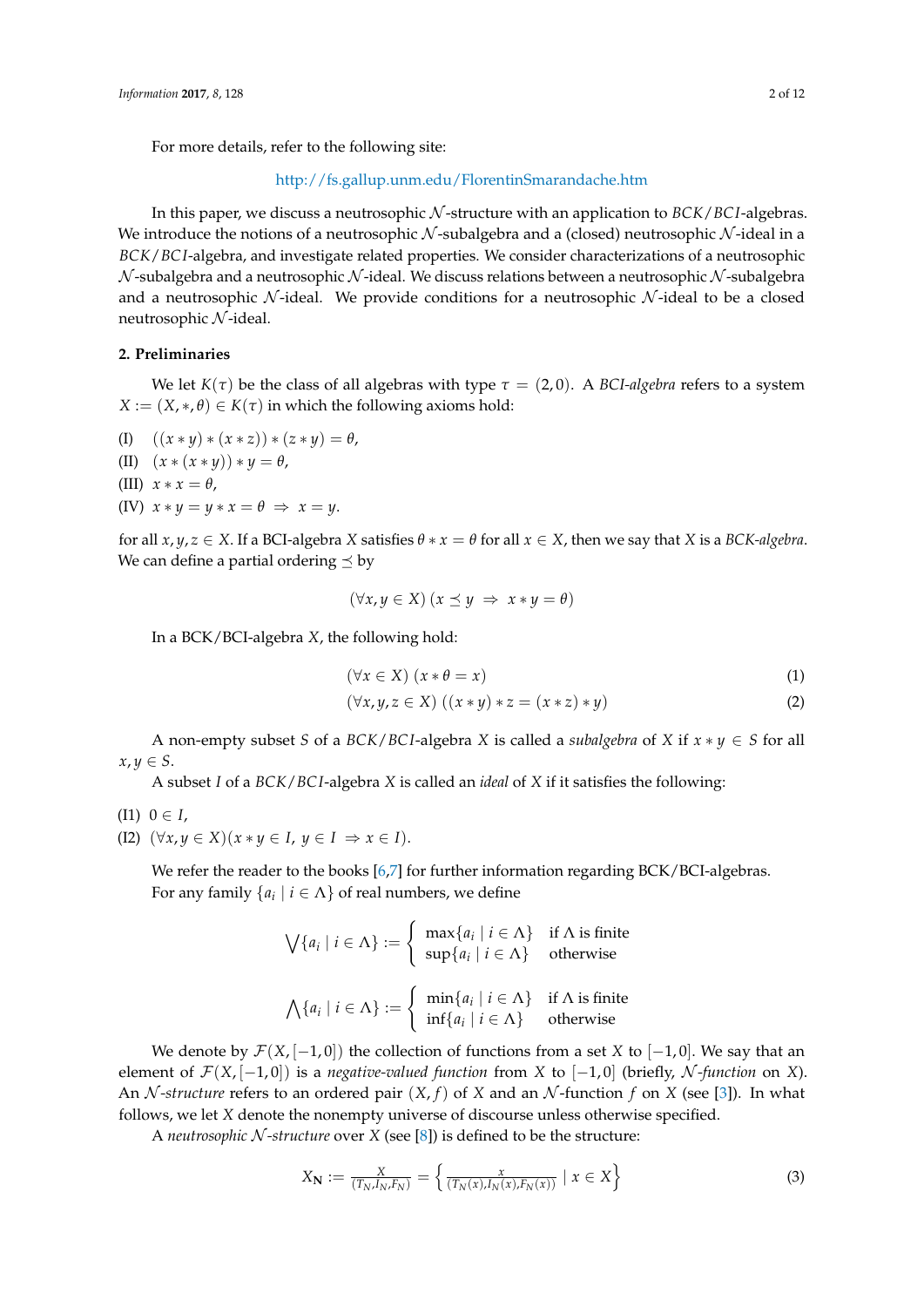where  $T_N$ ,  $I_N$  and  $F_N$  are  $N$ -functions on  $X$ , which are called the *negative truth membership function*, the *negative indeterminacy membership function* and the *negative falsity membership function*, respectively, on *X*.

We note that every neutrosophic  $N$ -structure  $X_N$  over  $X$  satisfies the condition:

$$
(\forall x \in X) (-3 \leq T_N(x) + I_N(x) + F_N(x) \leq 0)
$$

#### **3. Application in** *BCK***/***BCI***-Algebras**

In this section, we take a *BCK*/*BC I*-algebra *X* as the universe of discourse unless otherwise specified.

**Definition 1.** A neutrosophic N-structure  $X_N$  over  $X$  is called a neutrosophic N-subalgebra of  $X$  if the *following condition is valid:*

<span id="page-2-0"></span>
$$
(\forall x, y \in X) \left( \begin{array}{c} T_N(x * y) \leq \sqrt{T_N(x), T_N(y)} \\ I_N(x * y) \geq \sqrt{T_N(x), I_N(y)} \\ F_N(x * y) \leq \sqrt{T_N(x), F_N(y)} \end{array} \right) \tag{4}
$$

<span id="page-2-1"></span>**Example 1.** *Consider a BCK-algebra*  $X = \{\theta, a, b, c\}$  *with the following Cayley table.* 

| $\ast$           | $\theta$ | a | h | с |
|------------------|----------|---|---|---|
| $\theta$         | $\theta$ | θ | θ | θ |
| а                | а        | θ | θ | а |
| $\boldsymbol{b}$ | h        | а | θ | b |
| C                | C        | C | С | Ĥ |

*The neutrosophic* N *-structure*

$$
X_{\mathbf{N}} = \left\{ \frac{\theta}{(-0.7, -0.2, -0.6)}, \frac{a}{(-0.5, -0.3, -0.4)}, \frac{b}{(-0.5, -0.3, -0.4)}, \frac{c}{(-0.3, -0.8, -0.5)} \right\}
$$

*over X is a neutrosophic* N *-subalgebra of X.*

Let *X***N** be a neutrosophic N-structure over *X* and let  $\alpha$ ,  $\beta$ ,  $\gamma \in [-1, 0]$  be such that  $-3 \le \alpha + \beta +$  $\gamma \leq 0$ . Consider the following sets:

$$
T_N^{\alpha} := \{ x \in X \mid T_N(x) \le \alpha \}
$$
  

$$
I_N^{\beta} := \{ x \in X \mid I_N(x) \ge \beta \}
$$
  

$$
F_N^{\gamma} := \{ x \in X \mid F_N(x) \le \gamma \}
$$

The set

$$
X_{\mathbf{N}}(\alpha, \beta, \gamma) := \{x \in X \mid T_{N}(x) \leq \alpha, I_{N}(x) \geq \beta, F_{N}(x) \leq \gamma\}
$$

is called the  $(α, β, γ)$ *-level set* of  $X_N$ . Note that

$$
X_{\mathbf{N}}(\alpha, \beta, \gamma) = T_{N}^{\alpha} \cap I_{N}^{\beta} \cap F_{N}^{\gamma}
$$

**Theorem 1.** Let  $X_N$  be a neutrosophic N-structure over X and let  $\alpha, \beta, \gamma \in [-1, 0]$  be such that  $-3 \leq$  $\alpha + \beta + \gamma \leq 0$ . If  $X_N$  is a neutrosophic N-subalgebra of X, then the nonempty  $(\alpha, \beta, \gamma)$ -level set of  $X_N$  is a *subalgebra of X.*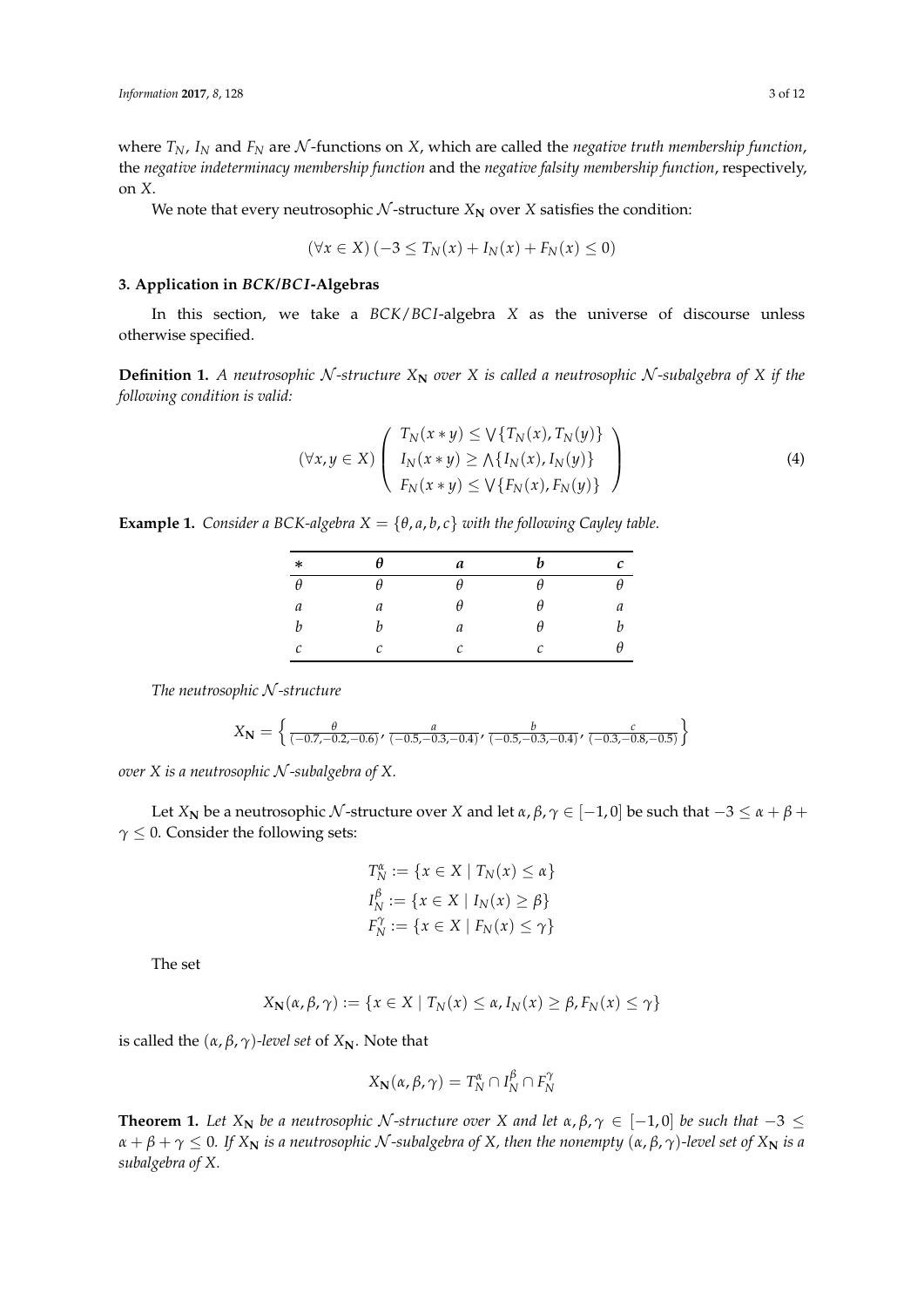**Proof.** Let  $\alpha, \beta, \gamma \in [-1, 0]$  be such that  $-3 \le \alpha + \beta + \gamma \le 0$  and  $X_N(\alpha, \beta, \gamma) \ne \emptyset$ . If  $x, y \in X_N(\alpha, \beta, \gamma)$ , then  $T_N(x) \le \alpha$ ,  $I_N(x) \ge \beta$ ,  $F_N(x) \le \gamma$ ,  $T_N(y) \le \alpha$ ,  $I_N(y) \ge \beta$  and  $F_N(y) \le \gamma$ . It follows from Equation [\(4\)](#page-2-0) that

 $T_N(x * y) \leq \sqrt{T_N(x)}, T_N(y) \leq \alpha$ ,  $I_N(x * y) \ge \bigwedge \{I_N(x), I_N(y)\} \ge \beta$ , and  $F_N(x * y) \le \sqrt{F_N(x), F_N(y)} \le \gamma$ .

Hence,  $x * y \in X_{\mathbb{N}}(\alpha, \beta, \gamma)$ , and therefore  $X_{\mathbb{N}}(\alpha, \beta, \gamma)$  is a subalgebra of  $X$ .  $\Box$ 

**Theorem 2.** Let  $X_N$  be a neutrosophic  $\mathcal N$ -structure over  $X$  and assume that  $T_{N'}^{\alpha}$ ,  $I_N^{\beta}$  $\frac{\beta}{N}$  and  $F_N^{\gamma}$  are subalgebras of *X* for all α, β,  $γ ∈ [-1, 0]$  *with*  $-3 ≤ α + β + γ ≤ 0$ . Then  $X_N$  *is a neutrosophic* N-subalgebra of X.

**Proof.** Assume that there exist  $a, b \in X$  such that  $T_N(a * b) > \sqrt{\{T_N(a), T_N(b)\}}$ . Then  $T_N(a * b) > t_{\alpha} \ge$  $\forall \{T_N(a), T_N(b)\}$  for some  $t_\alpha \in [-1,0)$ . Hence  $a, b \in T_N^{t_\alpha}$  but  $a * b \notin T_N^{t_\alpha}$ , which is a contradiction. Thus

$$
T_N(x*y)\leq \bigvee\{T_N(x),T_N(y)\}
$$

for all  $x, y \in X$ . If  $I_N(a * b) < \Lambda \{I_N(a), I_N(b)\}$  for some  $a, b \in X$ , then

$$
I_N(a * b) < t_\beta < \bigwedge \{I_N(a), I_N(b)\}
$$

where  $t_{\beta} := \frac{1}{2} \{ I_N(a * b) + \Lambda \{ I_N(a), I_N(b) \} \}.$  Thus  $a, b \in I_N^{t_{\beta}}$  $N^t \beta$  and  $a * b \notin I_N^{t \beta}$  $N$ , which is a contradiction. Therefore

$$
I_N(x * y) \ge \Lambda \{ I_N(x), I_N(y) \}
$$

for all *x*, *y*  $\in$  *X*. Now, suppose that there exist *a*, *b*  $\in$  *X* and *t*<sub>*γ*</sub>  $\in$  [−1, 0) such that

$$
F_N(a * b) > t_\gamma \ge \bigvee \{F_N(a), F_N(b)\}
$$

Then  $a, b \in F_N^{t_{\gamma}}$  $N_R^{t_\gamma}$  and  $a * b \notin F_N^{t_\gamma}$  $N$ , which is a contradiction. Hence

$$
F_N(x*y)\leq \bigvee \{F_N(x), F_N(y)\}
$$

for all  $x, y \in X$ . Therefore  $X_N$  is a neutrosophic  $N$ -subalgebra of  $X$ .  $\Box$ 

Because  $[-1, 0]$  is a completely distributive lattice with respect to the usual ordering, we have the following theorem.

**Theorem 3.** If  $\{X_{N_i} \mid i \in \mathbb{N}\}$  is a family of neutrosophic  $N$ -subalgebras of  $X$ , then  $(\{X_{N_i} \mid i \in \mathbb{N}\}, \subseteq)$  forms *a complete distributive lattice.*

<span id="page-3-0"></span>**Proposition 1.** *If a neutrosophic*  $N$ -structure  $X_N$  *over*  $X$  *is a neutrosophic*  $N$ -subalgebra of  $X$ *, then*  $T_N(\theta) \leq$  $T_N(x)$ ,  $I_N(\theta) \geq I_N(x)$  and  $F_N(\theta) \leq F_N(x)$  for all  $x \in X$ .

**Proof.** Straightforward. □

**Theorem 4.** Let  $X_N$  be a neutrosophic N-subalgebra of X. If there exists a sequence  $\{a_n\}$  in X such that  $\lim_{n\to\infty}T_N(a_n)=-1$ ,  $\lim_{n\to\infty}I_N(a_n)=0$  and  $\lim_{n\to\infty}F_N(a_n)=-1$ , then  $T_N(\theta)=-1$ ,  $I_N(\theta)=0$  and  $F_N(\theta)=-1$ .

**Proof.** By Proposition [1,](#page-3-0) we have  $T_N(\theta) \leq T_N(x)$ ,  $I_N(\theta) \geq I_N(x)$  and  $F_N(\theta) \leq F_N(x)$  for all  $x \in$ X. Hence  $T_N(\theta) \leq T_N(a_n)$ ,  $I_N(a_n) \leq I_N(\theta)$  and  $F_N(\theta) \leq F_N(a_n)$  for every positive integer *n*. It follows that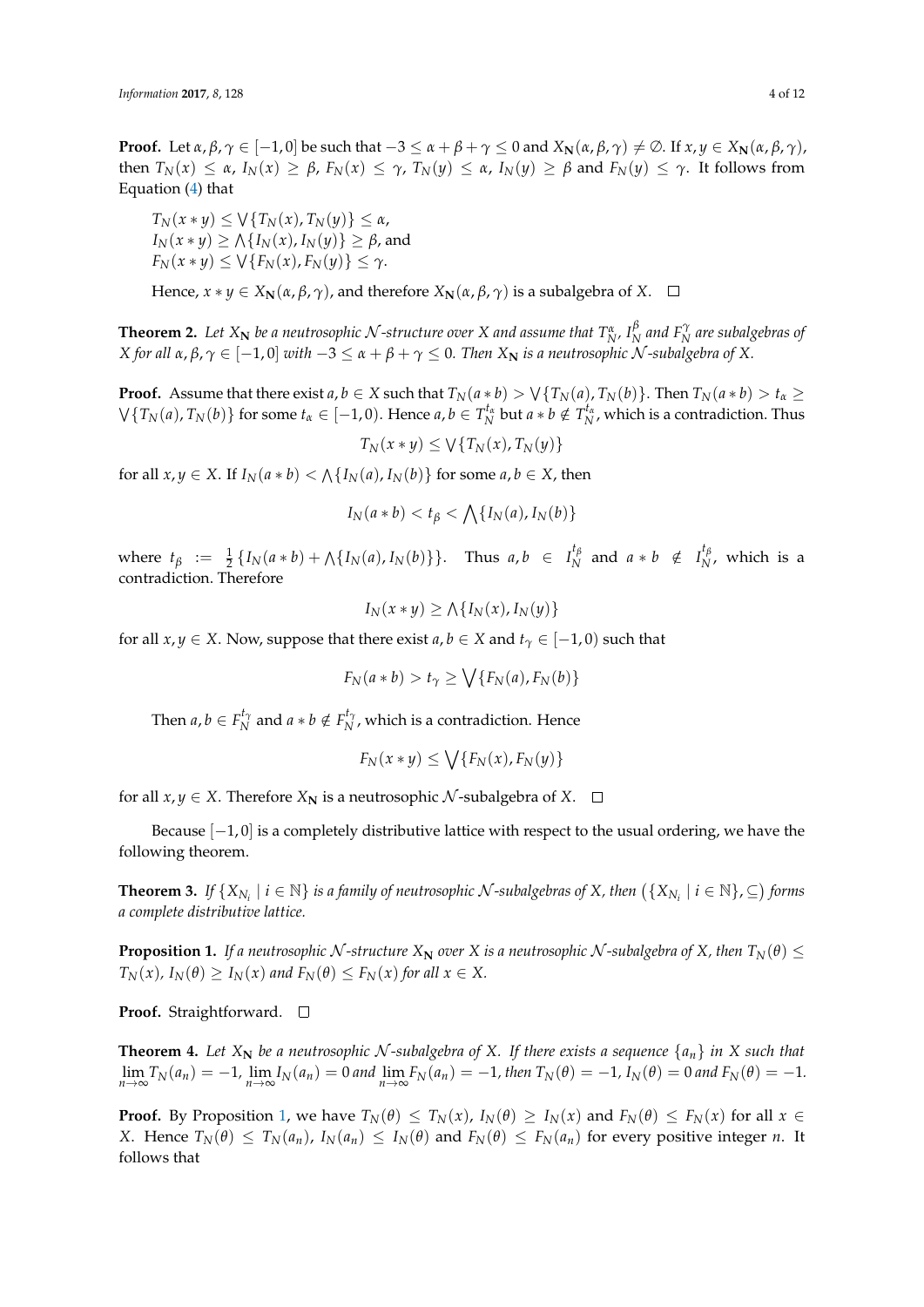$$
-1 \le T_N(\theta) \le \lim_{n \to \infty} T_N(a_n) = -1
$$
  
 
$$
0 \ge I_N(\theta) \ge \lim_{n \to \infty} I_N(a_n) = 0
$$
  
 
$$
-1 \le F_N(\theta) \le \lim_{n \to \infty} F_N(a_n) = -1
$$

Hence  $T_N(\theta) = -1$ ,  $I_N(\theta) = 0$  and  $F_N(\theta) = -1$ .  $\Box$ 

**Proposition 2.** *If every neutrosophic*  $N$ -subalgebra  $X_N$  of  $X$  satisfies:

<span id="page-4-0"></span>
$$
T_N(x * y) \le T_N(y), I_N(x * y) \ge I_N(y), F_N(x * y) \le F_N(y)
$$
\n(5)

*for all*  $x, y \in X$ *, then*  $X_N$  *is constant.* 

**Proof.** Using Equations [\(1\)](#page-1-0) and [\(5\)](#page-4-0), we have  $T_N(x) = T_N(x * \theta) \le T_N(\theta)$ ,  $I_N(x) = I_N(x * \theta) \ge I_N(\theta)$ and  $F_N(x) = F_N(x * \theta) \leq F_N(\theta)$  for all  $x \in X$ . It follows from Proposition [1](#page-3-0) that  $T_N(x) = T_N(\theta)$ , *I*<sup>N</sup>(*x*) = *I*<sup>N</sup>(*θ*) and *F*<sup>N</sup>(*x*) = *F*<sup>N</sup>(*θ*) for all *x* ∈ *X*. Therefore *X*<sup>N</sup>**N** is constant.  $\Box$ 

**Definition 2.** A neutrosophic N-structure  $X_N$  over X is called a neutrosophic N-ideal of X if the following *assertion is valid:*

<span id="page-4-2"></span>
$$
(\forall x, y \in X) \left( \begin{array}{c} T_N(\theta) \le T_N(x) \le \sqrt{T_N(x \ast y)}, T_N(y) \\ I_N(\theta) \ge I_N(x) \ge \sqrt{T_N(x \ast y)}, I_N(y) \\ F_N(\theta) \le F_N(x) \le \sqrt{T_N(x \ast y)}, F_N(y) \end{array} \right) \tag{6}
$$

**Example 2.** *The neutrosophic*  $N$ -structure  $X_N$  *over*  $X$  *in Example* [1](#page-2-1) *is a neutrosophic*  $N$ -ideal of  $X$ .

<span id="page-4-3"></span>**Example 3.** *Consider a BCI-algebra*  $X := Y \times \mathbb{Z}$  *where*  $(Y, *, \theta)$  *is a BCI-algebra and*  $(\mathbb{Z}, -, 0)$  *is the adjoint BCI-algebra of the additive group*  $(\mathbb{Z}, +, 0)$  *of integers (see [\[6\]](#page-11-1)). Let*  $X_N$  *be a neutrosophic*  $N$ -structure over  $X$ *given by*

$$
X_{\mathbf{N}} = \left\{ \frac{x}{(\alpha,0,\gamma)} \mid x \in Y \times (\mathbb{N} \cup \{0\}) \right\} \cup \left\{ \frac{x}{(0,\beta,0)} \mid x \notin Y \times (\mathbb{N} \cup \{0\}) \right\}
$$

*where*  $\alpha, \gamma \in [-1, 0)$  *and*  $\beta \in (-1, 0]$ *. Then*  $X_N$  *is a neutrosophic*  $\mathcal{N}$ *-ideal of*  $X$ *.* 

<span id="page-4-1"></span>**Proposition 3.** *Every neutrosophic*  $N$ -ideal  $X_N$  of  $X$  *satisfies the following assertions:* 

$$
(x, y \in X) (x \preceq y \Rightarrow T_N(x) \le T_N(y), I_N(x) \ge I_N(y), F_N(x) \le F_N(y))
$$
\n
$$
(7)
$$

**Proof.** Let *x*, *y*  $\in$  *X* be such that *x*  $\preceq$  *y*. Then *x*  $*$  *y* = *θ*, and so

$$
T_N(x) \le \sqrt{T_N(x * y)}, T_N(y) = \sqrt{T_N(\theta)}, T_N(y) = T_N(y)
$$
  
\n
$$
I_N(x) \ge \Lambda \{ I_N(x * y), I_N(y) \} = \Lambda \{ I_N(\theta), I_N(y) \} = I_N(y)
$$
  
\n
$$
F_N(x) \le \sqrt{T_N(x * y)}, F_N(y) = \sqrt{T_N(\theta)}, F_N(y) = F_N(y)
$$

This completes the proof.  $\square$ 

**Proposition 4.** Let  $X_N$  be a neutrosophic N-ideal of X. Then

$$
(1) T_N(x*y) \leq T_N((x*y)*y) \Leftrightarrow T_N((x*z)*(y*z)) \leq T_N((x*y)*z)
$$

- $I_N(x * y) \geq I_N((x * y) * y) \Leftrightarrow I_N((x * z) * (y * z)) \geq I_N((x * y) * z)$
- (3)  $F_N(x * y) \leq F_N((x * y) * y) \Leftrightarrow F_N((x * z) * (y * z)) \leq F_N((x * y) * z)$

*for all*  $x, y, z \in X$ *.*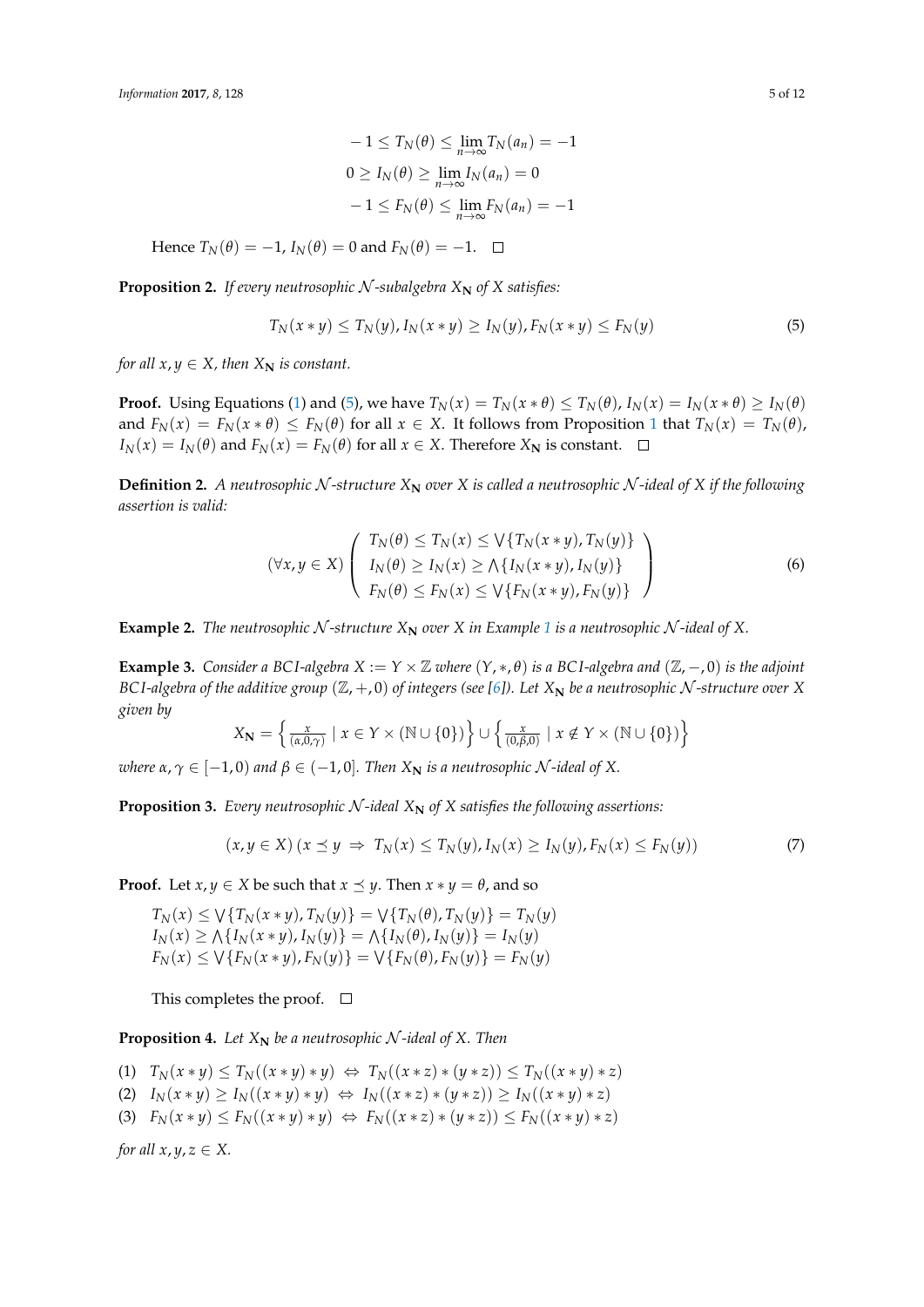**Proof.** Note that

$$
((x*(y*z))*z)*z \preceq (x*y)*z \tag{8}
$$

for all  $x, y, z \in X$ . Assume that  $T_N(x * y) \le T_N((x * y) * y)$ ,  $I_N(x * y) \ge I_N((x * y) * y)$  and  $F_N(x * y) \le$  $F_N((x * y) * y)$  for all  $x, y \in X$ . It follows from Equation [\(2\)](#page-1-0) and Proposition [3](#page-4-1) that

$$
T_N((x * z) * (y * z)) = T_N((x * (y * z)) * z)
$$
  
\n
$$
\leq T_N(((x * (y * z)) * z) * z)
$$
  
\n
$$
\leq T_N((x * y) * z)
$$
  
\n
$$
I_N((x * z) * (y * z)) = I_N((x * (y * z)) * z)
$$
  
\n
$$
\geq I_N(((x * (y * z)) * z) * z)
$$
  
\n
$$
\geq I_N((x * y) * z)
$$

and

$$
F_N((x * z) * (y * z)) = F_N((x * (y * z)) * z)
$$
  
\n
$$
\leq F_N(((x * (y * z)) * z) * z)
$$
  
\n
$$
\leq F_N((x * y) * z)
$$

for all  $x, y \in X$ .

<span id="page-5-0"></span>Conversely, suppose

$$
T_N((x * z) * (y * z)) \le T_N((x * y) * z)
$$
  
\n
$$
I_N((x * z) * (y * z)) \ge I_N((x * y) * z)
$$
  
\n
$$
F_N((x * z) * (y * z)) \le F_N((x * y) * z)
$$
\n(9)

for all  $x, y, z \in X$ . If we substitute *z* for *y* in Equation [\(9\)](#page-5-0), then

$$
T_N(x * z) = T_N((x * z) * \theta) = T_N((x * z) * (z * z)) \le T_N((x * z) * z)
$$
  
\n
$$
I_N(x * z) = I_N((x * z) * \theta) = I_N((x * z) * (z * z)) \ge I_N((x * z) * z)
$$
  
\n
$$
F_N(x * z) = F_N((x * z) * \theta) = F_N((x * z) * (z * z)) \le F_N((x * z) * z)
$$

for all  $x, z \in X$  by using (III) and Equation [\(1\)](#page-1-0).  $\Box$ 

**Theorem 5.** Let  $X_N$  be a neutrosophic N-structure over X and let  $\alpha, \beta, \gamma \in [-1, 0]$  be such that  $-3 \le \alpha + \beta + \gamma \le 0$ . If  $X_N$  is a neutrosophic N-ideal of X, then the nonempty  $(\alpha, \beta, \gamma)$ -level set of *X***<sup>N</sup>** *is an ideal of X.*

**Proof.** Assume that  $X_N(\alpha, \beta, \gamma) \neq \emptyset$  for  $\alpha, \beta, \gamma \in [-1, 0]$  with  $-3 \leq \alpha + \beta + \gamma \leq 0$ . Clearly,  $\theta \in$  $X_N(\alpha,\beta,\gamma)$ . Let  $x,y \in X$  be such that  $x * y \in X_N(\alpha,\beta,\gamma)$  and  $y \in X_N(\alpha,\beta,\gamma)$ . Then  $T_N(x * y) \leq \alpha$ ,  $I_N(x*y) \ge \beta$ ,  $F_N(x*y) \le \gamma$ ,  $T_N(y) \le \alpha$ ,  $I_N(y) \ge \beta$  and  $F_N(y) \le \gamma$ . It follows from Equation [\(6\)](#page-4-2) that

$$
T_N(x) \le \bigvee \{ T_N(x * y), T_N(y) \} \le \alpha
$$
  
\n
$$
I_N(x) \ge \bigwedge \{ I_N(x * y), I_N(y) \} \ge \beta
$$
  
\n
$$
F_N(x) \le \bigvee \{ F_N(x * y), F_N(y) \} \le \gamma
$$

so that *x* ∈ *X***N**(*α*, *β*, *γ*). Therefore *X***N**(*α*, *β*, *γ*) is an ideal of *X*.  $\Box$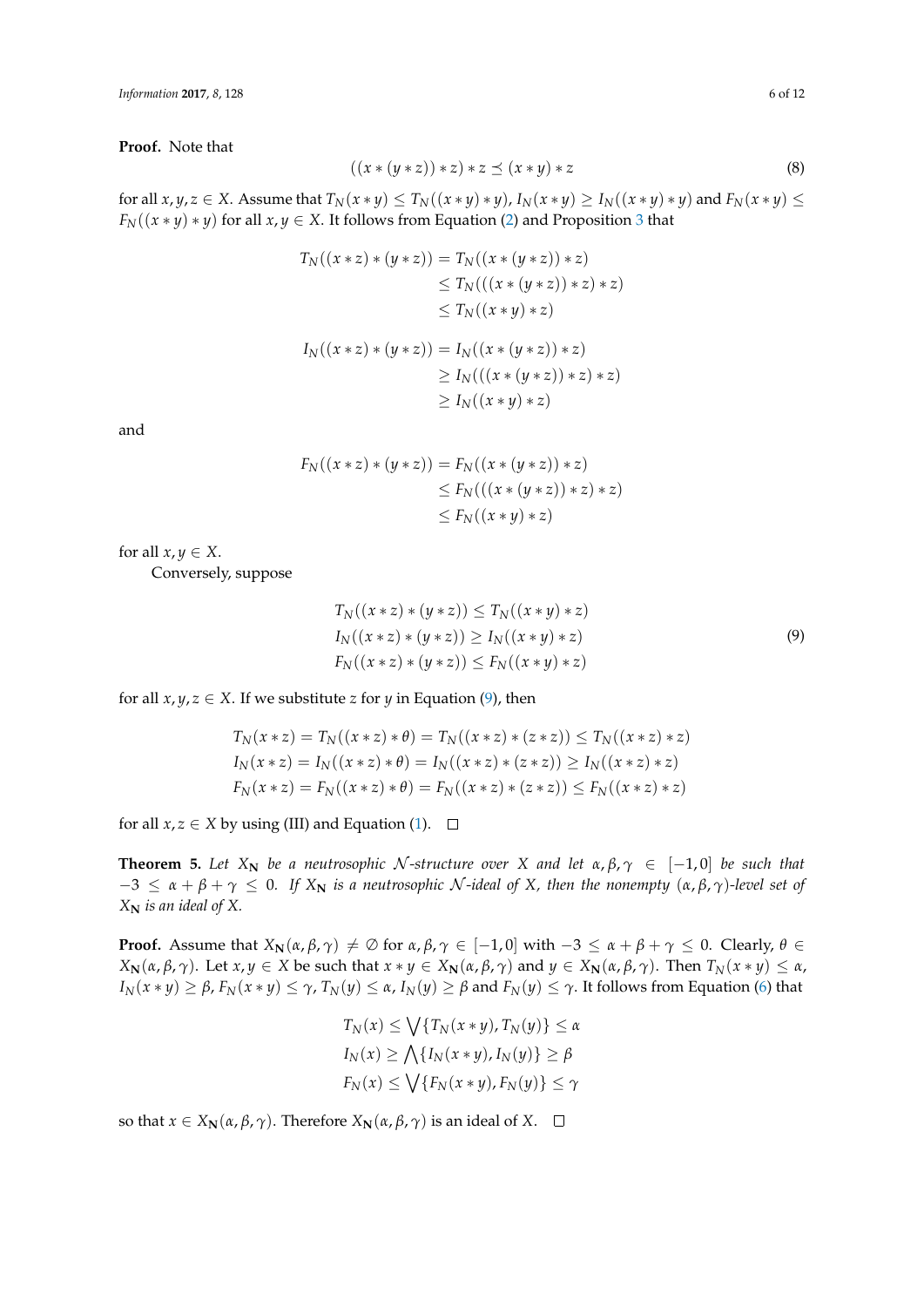**Theorem 6.** Let  $X_N$  be a neutrosophic  $\mathcal N$ -structure over  $X$  and assume that  $T_{N'}^{\alpha}$ ,  $I_N^{\beta}$  $N \overline{P}_N^{\gamma}$  are ideals of  $X$  for *all*  $\alpha, \beta, \gamma \in [-1, 0]$  *with*  $-3 \leq \alpha + \beta + \gamma \leq 0$ . Then  $X_N$  *is a neutrosophic*  $\mathcal N$ -ideal of X.

**Proof.** If there exist  $a, b, c \in X$  such that  $T_N(\theta) > T_N(a)$ ,  $I_N(\theta) < I_N(b)$  and  $F_N(\theta) > F_N(c)$ , respectively, then  $T_N(\theta) > a_t \geq T_N(a)$ ,  $I_N(\theta) < b_i \leq I_N(b)$  and  $F_N(\theta) > c_f \geq F_N(c)$  for some  $a_t$ ,  $c_f$   $\in$   $[-1, 0)$  and  $b_i$   $\in$   $(-1, 0]$ . Then  $\theta \notin T_N^{a_t}$ ,  $\theta \notin I_N^{b_i}$  and  $\theta \notin T_N^{c_f}$  $N<sub>N</sub>$ . This is a contradiction. Hence,  $T_N(\theta) \le T_N(x)$ ,  $I_N(\theta) \ge I_N(x)$  and  $F_N(\theta) \le F_N(x)$  for all  $x \in X$ . Assume that there exist  $a_t$ ,  $b_t$ ,  $a_i$ ,  $b_i$ ,  $a_f$ ,  $b_f\in X$  such that  $T_N(a_t)> \vee\{T_N(a_t*b_t),T_N(b_t)\}$ ,  $I_N(a_i)<\wedge\{I_N(a_i*b_i),I_N(b_i)\}$  and  $F_N(a_f) > \sqrt{\{F_N(a_f * b_f), F_N(b_f)\}}$ . Then there exist  $s_t, s_f \in [-1,0)$  and  $s_i \in (-1,0]$  such that

$$
T_N(a_t) > s_t \ge \bigvee \{ T_N(a_t * b_t), T_N(b_t) \}
$$
  
\n
$$
I_N(a_i) < s_i \le \bigwedge \{ I_N(a_i * b_i), I_N(b_i) \}
$$
  
\n
$$
F_N(a_f) > s_f \ge \bigvee \{ F_N(a_f * b_f), F_N(b_f) \}
$$

It follows that  $a_t * b_t \in T_N^{s_t}, b_t \in T_N^{s_t}, a_i * b_i \in I_N^{s_i}, b_i \in I_N^{s_i}, a_f * b_f \in F_N^{s_j}$  $b_f$ <sup>*S<sub>f</sub>*</sup> and  $b_f$   $\in$   $F_N^{s_f}$  $N^{\prime}$ . However,  $a_t \notin T_N^{s_t}, a_i \notin I_N^{s_i}$  and  $a_f \notin F_N^{s_f}$  $N<sub>N</sub>$ . This is a contradiction, and so

<span id="page-6-1"></span>
$$
T_N(x) \le \bigvee \{ T_N(x * y), T_N(y) \}
$$
  
\n
$$
I_N(x) \ge \bigwedge \{ I_N(x * y), I_N(y) \}
$$
  
\n
$$
F_N(x) \le \bigvee \{ F_N(x * y), F_N(y) \}
$$

for all  $x, y \in X$ . Therefore  $X_N$  is a neutrosophic  $\mathcal{N}$ -ideal of  $X$ .  $\Box$ 

**Proposition 5.** For any neutrosophic N-ideal  $X_N$  of X, we have

$$
(\forall x, y, z \in X) \left( x \ast y \preceq z \Rightarrow \begin{cases} T_N(x) \leq \sqrt{T_N(y)}, T_N(z) \\ I_N(x) \geq \sqrt{T_N(y)}, I_N(z) \\ F_N(x) \leq \sqrt{T_N(y)}, F_N(z) \end{cases} \right) \tag{10}
$$

**Proof.** Let *x*, *y*, *z*  $\in$  *X* be such that *x*  $*$  *y*  $\preceq$  *z*. Then  $(x * y) * z = \theta$ , and so

$$
T_N(x * y) \le \bigvee \{ T_N((x * y) * z), T_N(z) \} = \bigvee \{ T_N(\theta), T_N(z) \} = T_N(z)
$$
  
\n
$$
I_N(x * y) \ge \bigwedge \{ I_N((x * y) * z), I_N(z) \} = \bigwedge \{ I_N(\theta), I_N(z) \} = I_N(z)
$$
  
\n
$$
F_N(x * y) \le \bigvee \{ F_N((x * y) * z), F_N(z) \} = \bigvee \{ F_N(\theta), F_N(z) \} = F_N(z)
$$

It follows that

$$
T_N(x) \le \bigvee \{T_N(x*y), T_N(y)\} \le \bigvee \{T_N(y), T_N(z)\}
$$
  
\n
$$
I_N(x) \ge \bigwedge \{I_N(x*y), I_N(y)\} \ge \bigwedge \{I_N(y), I_N(z)\}
$$
  
\n
$$
F_N(x) \le \bigvee \{F_N(x*y), F_N(y)\} \le \bigvee \{F_N(y), F_N(z)\}
$$

This completes the proof.  $\square$ 

<span id="page-6-0"></span>**Theorem 7.** *In a BCK-algebra, every neutrosophic* N *-ideal is a neutrosophic* N *-subalgebra.*

**Proof.** Let  $X_N$  be a neutrosophic  $N$ -ideal of a *BCK*-algebra *X*. For any  $x, y \in X$ , we have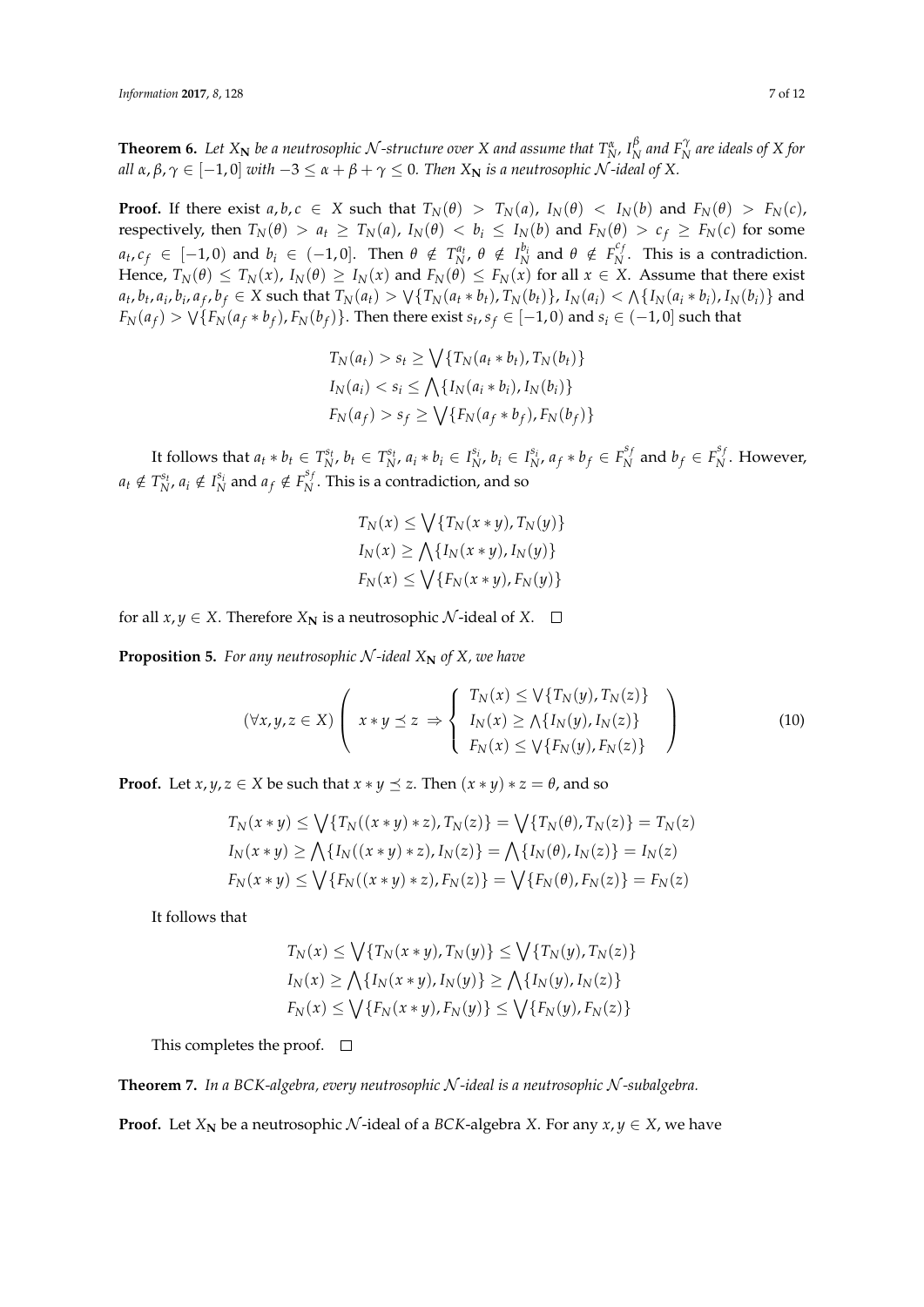$$
T_N(x * y) \le \bigvee \{ T_N((x * y) * x), T_N(x) \} = \bigvee \{ T_N((x * x) * y), T_N(x) \}
$$
  
\n
$$
= \bigvee \{ T_N(\theta * y), T_N(x) \} = \bigvee \{ T_N(\theta), T_N(x) \}
$$
  
\n
$$
\le \bigvee \{ T_N(x), T_N(y) \}
$$
  
\n
$$
I_N(x * y) \ge \bigwedge \{ I_N((x * y) * x), I_N(x) \} = \bigwedge \{ I_N((x * x) * y), I_N(x) \}
$$
  
\n
$$
= \bigwedge \{ I_N(\theta * y), I_N(x) \} = \bigwedge \{ I_N(\theta), I_N(x) \}
$$
  
\n
$$
\ge \bigwedge \{ I_N(y), I_N(x) \}
$$

and

$$
F_N(x * y) \le \bigvee \{ F_N((x * y) * x), F_N(x) \} = \bigvee \{ F_N((x * x) * y), F_N(x) \}
$$
  
=  $\bigvee \{ F_N(\theta * y), F_N(x) \} = \bigvee \{ F_N(\theta), F_N(x) \}$   
 $\le \bigvee \{ F_N(x), F_N(y) \}$ 

Hence  $X_N$  is a neutrosophic  $N$ -subalgebra of a *BCK*-algebra  $X$ .  $\square$ 

The converse of Theorem [7](#page-6-0) may not be true in general, as seen in the following example.

**Example 4.** *Consider a BCK-algebra*  $X = \{\theta, 1, 2, 3, 4\}$  *with the following Cayley table.* 

| $\ast$ | A | 1 | $\mathcal{P}$ | З |  |
|--------|---|---|---------------|---|--|
| θ      |   |   |               |   |  |
| 1      |   | Ĥ |               |   |  |
| 2      |   |   | θ             |   |  |
| 3      | ٦ | З | З             |   |  |
|        |   |   |               | 2 |  |

Let  $X_N$  be a neutrosophic  $N$ -structure over  $X$ , which is given as follows:

$$
X_{\mathbf{N}} = \left\{ \frac{\theta}{(-0.8, 0.7)} \cdot \frac{1}{(-0.8, -0.2, -0.9)}, \frac{2}{(-0.2, -0.6, -0.5)} \cdot \frac{3}{(-0.7, -0.4, -0.7)} \cdot \frac{4}{(-0.4, -0.8, -0.3)} \right\}
$$

*Then*  $X_N$  *is a neutrosophic*  $N$ -subalgebra of  $X$ , but it is not a neutrosophic  $N$ -ideal of  $X$  as  $T_N(2) = -0.2 > -0.7 = \sqrt{T_N(2*3)}, T_N(3)$ },  $I_N(4) = -0.8 < -0.4 = \sqrt{T_N(4*3)}, I_N(3)$ }, or  $F_N(4) = -0.3 > -0.7 = \sqrt{F_N(4*3), F_N(3)}.$ 

Theorem [7](#page-6-0) is not valid in a *BC I*-algebra; that is, if *X* is a *BC I*-algebra, then there is a neutrosophic  $N$ -ideal that is not a neutrosophic  $N$ -subalgebra, as seen in the following example.

**Example 5.** Consider the neutrosophic N-ideal  $X_N$  of X in Example [3.](#page-4-3) If we take  $x := (\theta, 0)$  and  $y := (\theta, 1)$ *in*  $Y \times (\mathbb{N} \cup \{0\})$ *, then*  $x * y = (\theta, 0) * (\theta, 1) = (\theta, -1) \notin Y \times (\mathbb{N} \cup \{0\})$ *. Hence* 

$$
T_N(x * y) = 0 > \alpha = \sqrt{\{T_N(x), T_N(y)\}}
$$
  
\n
$$
I_N(x * y) = \beta < 0 = \bigwedge \{I_N(x), I_N(y)\}
$$
 or  
\n
$$
F_N(x * y) = 0 > \gamma = \sqrt{\{F_N(x), F_N(y)\}}
$$

*Therefore*  $X_N$  *is not a neutrosophic*  $N$ -subalgebra of  $X$ *.*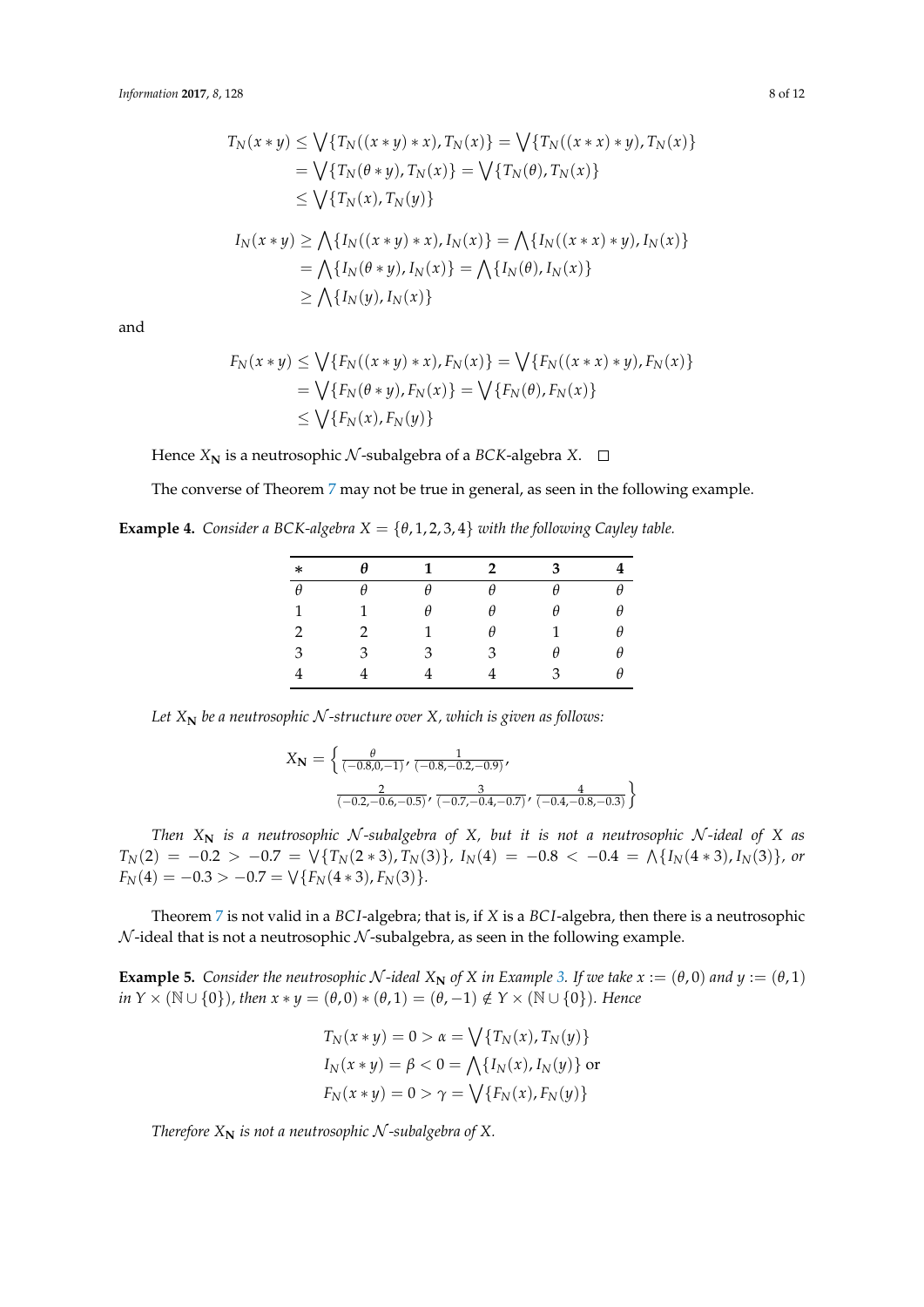For any elements  $\omega_t$ ,  $\omega_i$ ,  $\omega_f \in X$ , we consider sets:

$$
X_{\mathbf{N}}^{\omega_t} := \{ x \in X \mid T_N(x) \le T_N(\omega_t) \}
$$
  
\n
$$
X_{\mathbf{N}}^{\omega_t} := \{ x \in X \mid I_N(x) \ge I_N(\omega_t) \}
$$
  
\n
$$
X_{\mathbf{N}}^{\omega_f} := \{ x \in X \mid F_N(x) \le F_N(\omega_f) \}
$$

 $\text{Clearly, } \omega_t \in X_N^{\omega_t}, \omega_i \in X_N^{\omega_i} \text{ and } \omega_f \in X_N^{\omega_f}$  $\mathbf{N}^{\prime}$ .

**Theorem 8.** Let  $\omega_t$ ,  $\omega_i$  and  $\omega_f$  be any elements of X. If  $X_N$  is a neutrosophic  $\cal N$ -ideal of X, then  $X_N^{\omega_t}$ ,  $X_N^{\omega_t}$ and  $X_{\mathbf{N}}^{\omega_f}$  are ideals of X.

**Proof.** Clearly,  $\theta \in X_N^{\omega_t}$ ,  $\theta \in X_N^{\omega_i}$  and  $\theta \in X_N^{\omega_j}$  $\omega_f$ . Let  $x, y \in X$  be such that  $x * y \in X_N^{\omega_t} \cap X_N^{\omega_i} \cap X_N^{\omega_j}$  $\mathbf{N}^{\prime}$  and  $y \in X_N^{\omega_t} \cap X_N^{\omega_i} \cap X_N^{\omega_j}$  $\mathbf{N}^{\prime}$ . Then

$$
T_N(x * y) \le T_N(\omega_t), T_N(y) \le T_N(\omega_t)
$$
  
\n
$$
I_N(x * y) \ge I_N(\omega_i), I_N(y) \ge I_N(\omega_i)
$$
  
\n
$$
F_N(x * y) \le F_N(\omega_f), F_N(y) \le F_N(\omega_f)
$$

It follows from Equation [\(6\)](#page-4-2) that

<span id="page-8-0"></span>
$$
T_N(x) \le \bigvee \{T_N(x * y), T_N(y)\} \le T_N(\omega_t)
$$
  
\n
$$
I_N(x) \ge \bigwedge \{I_N(x * y), I_N(y)\} \ge I_N(\omega_i)
$$
  
\n
$$
F_N(x) \le \bigvee \{F_N(x * y), F_N(y)\} \le F_N(\omega_f)
$$

Hence  $x \in X_N^{\omega_t} \cap X_N^{\omega_i} \cap X_N^{\omega_j}$  $\frac{\omega_f}{N}$ , and therefore  $X_N^{\omega_t}$ ,  $X_N^{\omega_i}$  and  $X_N^{\omega_f}$  $\sum_{N}^{T}$  are ideals of *X*.

**Theorem 9.** Let  $\omega_t$ ,  $\omega_i$ ,  $\omega_f \in X$  and let  $X_N$  be a neutrosophic  $\mathcal N$ -structure over X. Then

(1) If  $X_N^{\omega_t}$ ,  $X_N^{\omega_i}$  and  $X_N^{\omega_f}$  are ideals of X, then the following assertion is valid:

$$
(\forall x, y, z \in X) \left( \begin{array}{c} T_N(x) \ge \sqrt{T_N(y * z)}, T_N(z) \\ I_N(x) \le \sqrt{T_N(y * z)}, I_N(z) \\ F_N(x) \ge \sqrt{T_N(y * z)}, F_N(z) \end{array} \right) \right) \tag{11}
$$

(2) If  $X_N$  satisfies Equation [\(11\)](#page-8-0) and

<span id="page-8-1"></span>
$$
(\forall x \in X) (T_N(\theta) \le T_N(x), I_N(\theta) \ge I_N(x), F_N(\theta) \le F_N(x))
$$
\n(12)

then  $X_N^{\omega_t}$ ,  $X_N^{\omega_i}$  and  $X_N^{\omega_f}$  are ideals of X for all  $\omega_t \in \text{Im}(T_N)$ ,  $\omega_i \in \text{Im}(I_N)$  and  $\omega_f \in \text{Im}(F_N)$ .

**Proof.** (1) Assume that  $X_N^{\omega_t}$ ,  $X_N^{\omega_i}$  and  $X_N^{\omega_j}$  $\sum_{i=1}^{m}$  are ideals of *X* for  $\omega_t$ ,  $\omega_i$ ,  $\omega_f \in X$ . Let  $x, y, z \in X$  be such that  $T_N(x) \ge \sqrt{\{T_N(y * z), T_N(z)\}}$ ,  $I_N(x) \le \sqrt{\{I_N(y * z), I_N(z)\}}$  and  $F_N(x) \ge \sqrt{\{F_N(y * z), F_N(z)\}}$ . Then  $y * z \in X_N^{\omega_t} \cap X_N^{\omega_i} \cap X_N^{\omega_j}$  $\omega_f$  and  $z \in X_N^{\omega_t} \cap X_N^{\omega_i} \cap X_N^{\omega_j}$  $\sum_{i=1}^{m} w_i$ , where  $\omega_t = \omega_i = \omega_f = x$ . It follows from (I2) that  $y \in X_N^{\omega_t} \cap X_N^{\omega_j} \cap X_N^{\omega_j}$  $\frac{X}{N}$  for  $\omega_t = \omega_i = \omega_f = x$ . Hence  $T_N(y) \leq T_N(\omega_t) = T_N(x)$ ,  $I_N(y) \geq I_N(\omega_i) = I_N(x)$  and  $F_N(y) \leq F_N(\omega_f) = F_N(x)$ .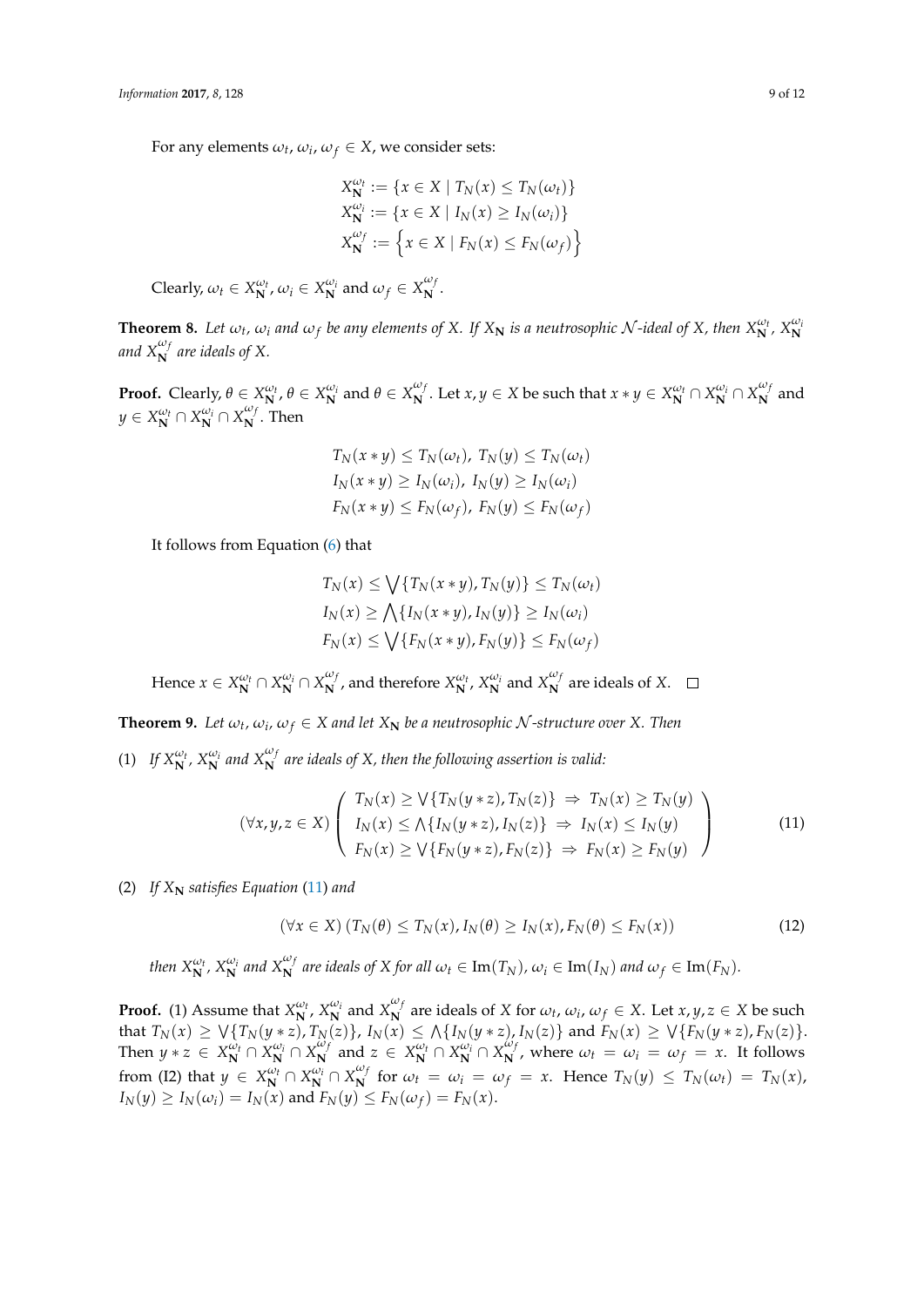(2) Let  $\omega_t \in \text{Im}(T_N)$ ,  $\omega_i \in \text{Im}(I_N)$  and  $\omega_f \in \text{Im}(F_N)$  and suppose that  $X_N$  satisfies Equations [\(11\)](#page-8-0) and [\(12\)](#page-8-1). Clearly,  $\theta \in X_N^{\omega_t} \cap X_N^{\omega_i} \cap X_N^{\omega_j}$  $\mathbf{M}^{(M)}$  by Equation [\(12\)](#page-8-1). Let  $x, y \in X$  be such that  $x * y \in X_{\mathbf{N}}^{\omega_t} \cap X_{\mathbf{N}}^{\omega_t} \cap X_{\mathbf{N}}^{\omega_t}$ *X ωf*  $\mathbf{X}_{\mathbf{N}}^{\omega_f}$  and  $y \in X_{\mathbf{N}}^{\omega_f} \cap X_{\mathbf{N}}^{\omega_f} \cap X_{\mathbf{N}}^{\omega_f}$  $\mathbf{N}^{\prime}$ . Then

$$
T_N(x * y) \le T_N(\omega_t), T_N(y) \le T_N(\omega_t)
$$
  
\n
$$
I_N(x * y) \ge I_N(\omega_t), I_N(y) \ge I_N(\omega_t)
$$
  
\n
$$
F_N(x * y) \le F_N(\omega_f), F_N(y) \le F_N(\omega_f)
$$

which implies that  $\forall \{T_N(x*y),T_N(y)\}\leq T_N(\omega_t)$ ,  $\wedge \{I_N(x*y),I_N(y)\}\geq I_N(\omega_i)$ , and  $\vee \{F_N(x*\})$  $\{y\},F_N(y)\}\leq F_N(\omega_f).$  It follows from Equation [\(11\)](#page-8-0) that  $T_N(\omega_t)\,\geq\, T_N(x)$ ,  $I_N(\omega_i)\,\leq\, I_N(x)$  and  $F_N(\omega_f) \ge F_N(x)$ . Thus,  $x \in X_N^{\omega_f} \cap X_N^{\omega_f} \cap X_N^{\omega_f}$  $\frac{\omega_f}{N}$ , and therefore  $X_N^{\omega_t}$ ,  $X_N^{\omega_i}$  and  $X_N^{\omega_f}$  $\sum_{N}^{T}$  are ideals of *X*.

**Definition 3.** A neutrosophic N-ideal  $X_N$  of X is said to be closed if it is a neutrosophic N-subalgebra of X.

**Example 6.** *Consider a BCI-algebra*  $X = \{\theta, 1, a, b, c\}$  *with the following Cayley table.* 

| $\ast$   | $\theta$ | $\mathbf{1}$  | a                | b             | c             |
|----------|----------|---------------|------------------|---------------|---------------|
| $\theta$ | $\theta$ | $\theta$      | $\mathfrak a$    | h             | $\mathcal{C}$ |
| 1        | 1        | θ             | $\boldsymbol{a}$ | h             | C             |
| a        | а        | а             | θ                | $\mathcal{C}$ | b             |
| b        | b        | b             | $\mathcal C$     | $\theta$      | а             |
| C        | C        | $\mathcal{C}$ | h                | а             | θ             |
|          |          |               |                  |               |               |

*Let X***<sup>N</sup>** *be a neutrosophic* N *-structure over X which is given as follows:*

$$
X_{\mathbf{N}} = \left\{ \frac{\theta}{(-0.9, -0.3, -0.8)}, \frac{1}{(-0.7, -0.4, -0.7)}, \frac{a}{(-0.6, -0.8, -0.3)}, \frac{b}{(-0.2, -0.6, -0.3)}, \frac{c}{(-0.2, -0.8, -0.5)} \right\}
$$

*Then*  $X_N$  *is a closed neutrosophic*  $N$ *-ideal of*  $X$ *.* 

**Theorem 10.** Let *X* be a BCI-algebra, For any  $α_1$ ,  $α_2$ ,  $γ_1$ ,  $γ_2 ∈ [−1,0)$  and  $β_1$ ,  $β_2 ∈ (−1,0]$  with  $α_1 < α_2$ ,  $\gamma_1<\gamma_2$  and  $\beta_1>\beta_2$ , let  $X_{\bf N}:=\frac{X}{(T_N,I_N,F_N)}$  be a neutrosophic  $\cal N$ -structure over  $X$  given as follows:

$$
T_N: X \to [-1,0], \quad x \mapsto \begin{cases} \alpha_1 & \text{if } x \in X_+ \\ \alpha_2 & \text{otherwise} \end{cases}
$$
\n
$$
I_N: X \to [-1,0], \quad x \mapsto \begin{cases} \beta_1 & \text{if } x \in X_+ \\ \beta_2 & \text{otherwise} \end{cases}
$$
\n
$$
F_N: X \to [-1,0], \quad x \mapsto \begin{cases} \gamma_1 & \text{if } x \in X_+ \\ \gamma_2 & \text{otherwise} \end{cases}
$$

*where*  $X_+ = \{x \in X \mid \theta \leq x\}$ . Then  $X_N$  *is a closed neutrosophic*  $N$ -ideal of X.

**Proof.** Because  $\theta \in X_+$ , we have  $T_N(\theta) = \alpha_1 \le T_N(x)$ ,  $I_N(\theta) = \beta_1 \ge I_N(x)$  and  $F_N(\theta) = \gamma_1 \le F_N(x)$ for all  $x \in X$ . Let  $x, y \in X$ . If  $x \in X_+$ , then

$$
T_N(x) = \alpha_1 \le \bigvee \{ T_N(x * y), T_N(y) \}
$$
  
\n
$$
I_N(x) = \beta_1 \ge \bigwedge \{ I_N(x * y), I_N(y) \}
$$
  
\n
$$
F_N(x) = \gamma_1 \le \bigvee \{ F_N(x * y), F_N(y) \}
$$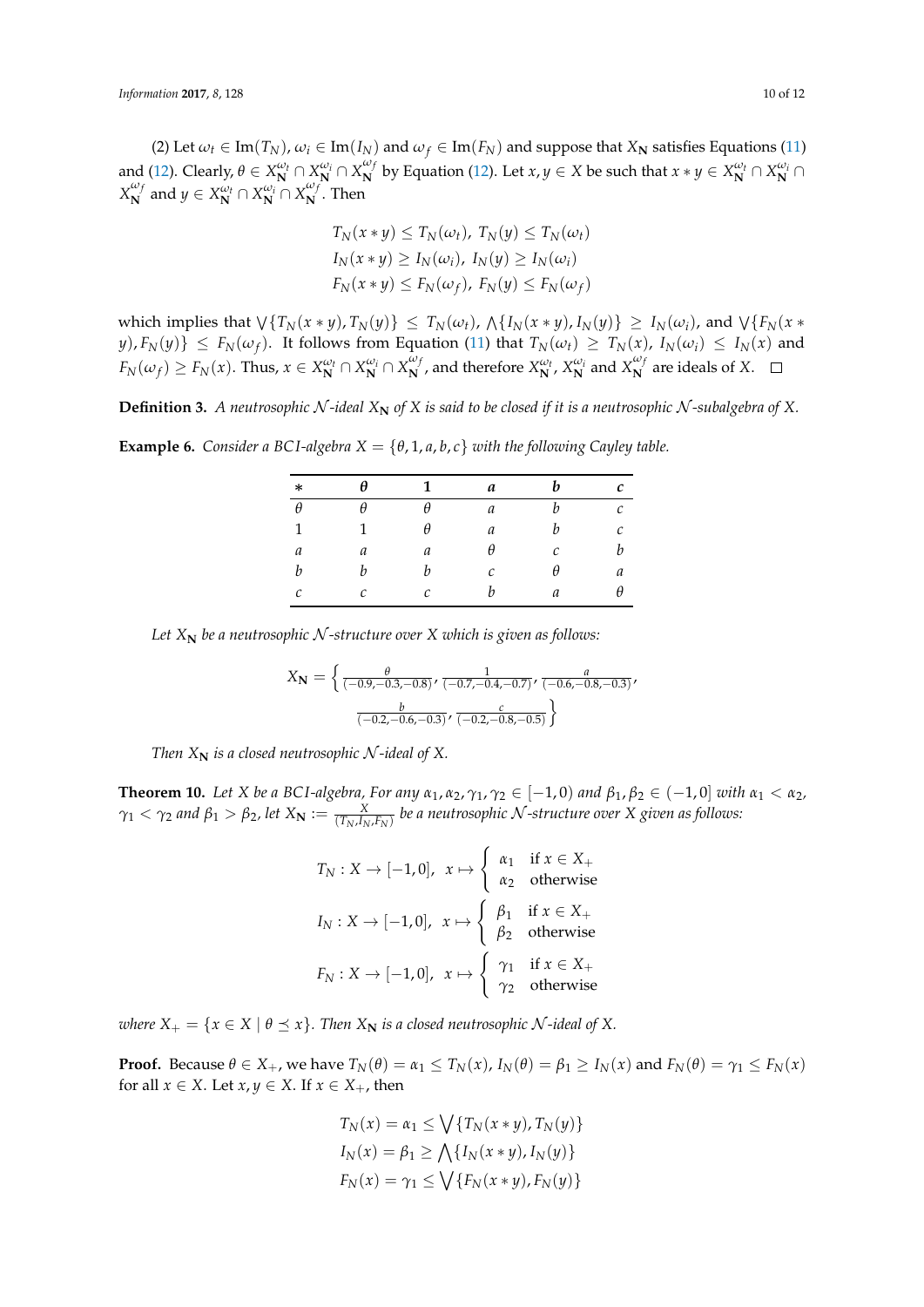Suppose that  $x \notin X_+$ . If  $x * y \in X_+$  then  $y \notin X_+$ , and if  $y \in X_+$  then  $x * y \notin X_+$ . In either case, we have

$$
T_N(x) = \alpha_2 = \bigvee \{ T_N(x * y), T_N(y) \}
$$
  
\n
$$
I_N(x) = \beta_2 = \bigwedge \{ I_N(x * y), I_N(y) \}
$$
  
\n
$$
F_N(x) = \gamma_2 = \bigvee \{ F_N(x * y), F_N(y) \}
$$

For any  $x, y \in X$ , if any one of  $x$  and  $y$  does not belong to  $X_+$ , then

$$
T_N(x * y) \le \alpha_2 = \bigvee \{ T_N(x), T_N(y) \}
$$
  
\n
$$
I_N(x * y) \ge \beta_2 = \bigwedge \{ I_N(x), I_N(y) \}
$$
  
\n
$$
F_N(x * y) \le \gamma_2 = \bigvee \{ F_N(x), F_N(y) \}
$$

If  $x, y \in X_+$ , then  $x * y \in X_+$ . Hence

<span id="page-10-4"></span>
$$
T_N(x * y) = \alpha_1 = \bigvee \{T_N(x), T_N(y)\}
$$
  

$$
I_N(x * y) = \beta_1 = \bigwedge \{I_N(x), I_N(y)\}
$$
  

$$
F_N(x * y) = \gamma_1 = \bigvee \{F_N(x), F_N(y)\}
$$

Therefore  $X_N$  is a closed neutrosophic  $N$ -ideal of  $X$ .  $\Box$ 

**Proposition 6.** *Every closed neutrosophic* N-ideal X<sub>N</sub> of a BCI-algebra X satisfies the following condition:

$$
(\forall x \in X) (T_N(\theta * x) \le T_N(x), I_N(\theta * x) \ge I_N(x), F_N(\theta * x) \le F_N(x))
$$
\n(13)

**Proof.** Straightforward. □

We provide conditions for a neutrosophic  $N$ -ideal to be closed.

**Theorem 11.** Let *X* be a BCI-algebra. If  $X_N$  is a neutrosophic N-ideal of *X* that satisfies the condition of *Equation* [\(13\)](#page-10-4), then  $X_N$  *is a neutrosophic*  $N$ -subalgebra and hence *is a closed neutrosophic*  $N$ -ideal of X.

**Proof.** Note that  $(x * y) * x \le \theta * y$  for all  $x, y \in X$ . Using Equations [\(10\)](#page-6-1) and [\(13\)](#page-10-4), we have

$$
T_N(x * y) \le \bigvee \{T_N(x), T_N(\theta * y)\} \le \bigvee \{T_N(x), T_N(y)\}
$$
  
\n
$$
I_N(x * y) \ge \bigwedge \{I_N(x), I_N(\theta * y)\} \ge \bigwedge \{I_N(x), I_N(y)\}
$$
  
\n
$$
F_N(x * y) \le \bigvee \{F_N(x), F_N(\theta * y)\} \le \bigvee \{F_N(x), F_N(y)\}
$$

Hence  $X_N$  is a neutrosophic  $N$ -subalgebra and is therefore a closed neutrosophic  $N$ -ideal of  $X$ .  $\Box$ 

**Author Contributions:** In this paper, Y. B. Jun conceived and designed the main idea and wrote the paper, H. Bordbar performed the idea, checking contents and finding examples, F. Smarandache analyzed the data and checking language.

**Conflicts of Interest:** The authors declare no conflict of interest.

#### **References**

- <span id="page-10-0"></span>1. Imai,Y.; Iséki, K. On axiom systems of propositional calculi. *Proc. Jpn. Acad.* **1966**, *42*, 19–21.
- <span id="page-10-1"></span>2. Iséki, K. An algebra related with a propositional calculus. *Proc. Jpn. Acad.* **1966**, *42*, 26–29.
- <span id="page-10-2"></span>3. Jun, Y.B.; Lee, K.J.; Song, S.Z. N -ideals of BCK/BCI-algebras. *J. Chungcheong Math. Soc.* **2009**, *22*, 417–437.
- <span id="page-10-3"></span>4. Zadeh, L.A. Fuzzy sets. *Inf. Control* **1965**, *8*, 338–353.